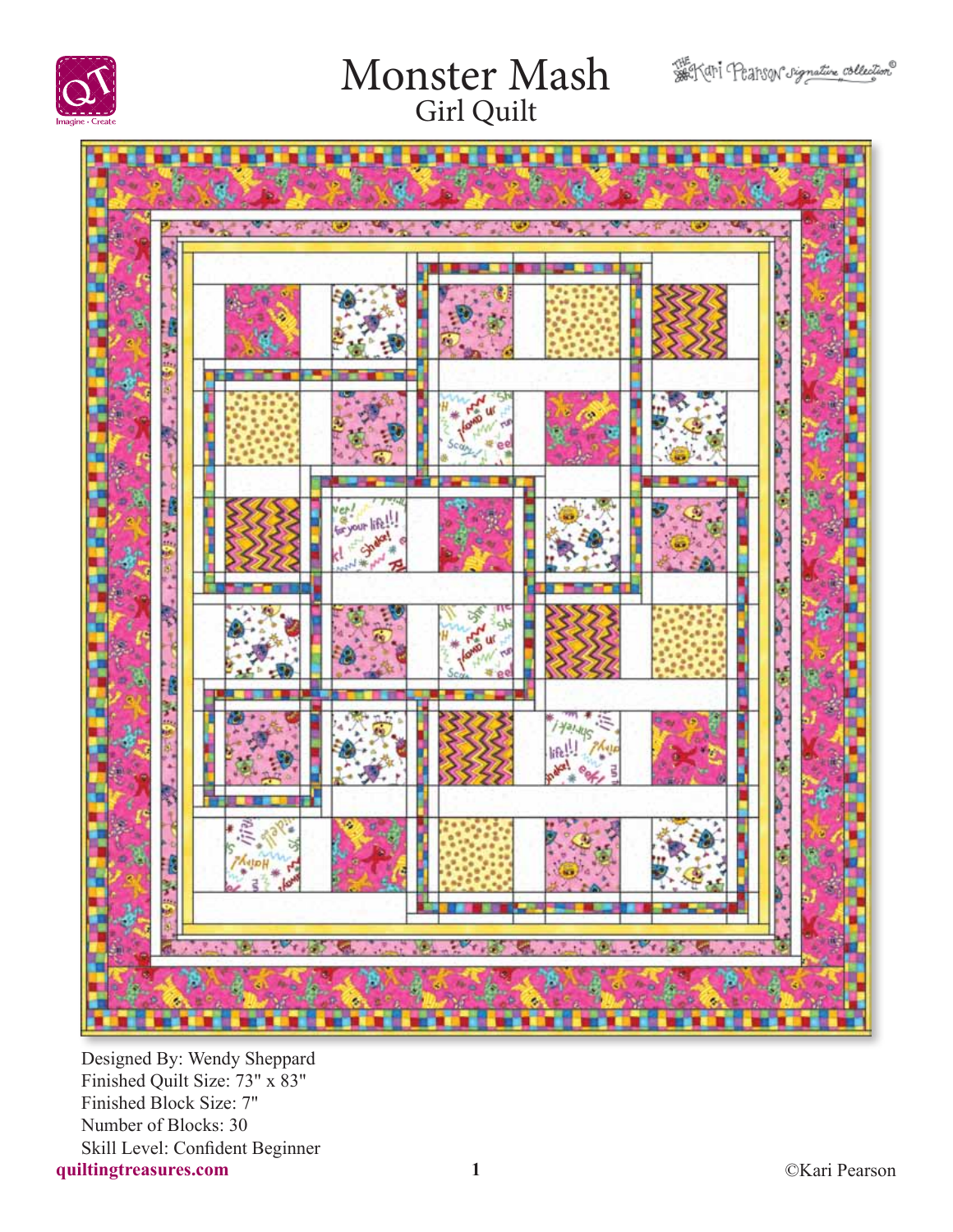Softer Pearson signature collection





#### **Designer Notes:**

- *Cut pieces in order as given.*
- *A widthwise cut* **(WOF)** *is from selvage to selvage.*

#### **Cutting Directions:**

#### **23333 P: Pink Monster Focal Print** *Inner Border #5*

• Cut lengthwise (2)  $4\frac{1}{2}$ " x  $69\frac{1}{2}$ " strips and (2)  $4\frac{1}{2}$ " x 71½" strips.

#### *Blocks*

• From remaining fabric, cut (5)  $7\frac{1}{2}$ " squares.

#### **23334 P: Pink Monster Toss Print** *Blocks*

- Cut (2) 7½" x **WOF** strips. Subcut (6) 7½" squares. *Inner Border #3*
- Cut (7) 2" x **WOF** strips. Piece strips into one continuous strip. Subcut (2)  $2''$  x  $59\frac{1}{2}$ " rectangles and (2)  $2''$  x  $66\frac{1}{2}$ " rectangles.

### **23336 P: Pink Chevron Print**

#### *Blocks*

• Cut (1) 7½" x **WOF** strips. Subcut (4) 7½" squares.

| <b>FABRIC REQUIREMENTS</b>                                                                              |                |  |
|---------------------------------------------------------------------------------------------------------|----------------|--|
|                                                                                                         |                |  |
| Design:                                                                                                 | Yards          |  |
| 23333 P                                                                                                 | $2\frac{1}{4}$ |  |
| 23334 P                                                                                                 | 1              |  |
| 23336 P                                                                                                 | $\frac{1}{3}$  |  |
| 21523 Z                                                                                                 | $2\frac{1}{2}$ |  |
| 23339 S                                                                                                 | $\frac{3}{8}$  |  |
| 23334 Z                                                                                                 | $\frac{1}{2}$  |  |
| 23338 S                                                                                                 | $\frac{1}{3}$  |  |
| 23335 Z                                                                                                 | $\frac{1}{3}$  |  |
| 23337 X                                                                                                 | $1\frac{1}{4}$ |  |
| 23339 S (Binding)<br>* Cut into nine 21/4"<br>strips. Piece to make<br>one continuous<br>binding strip. | $\frac{2}{3}$  |  |
| 77" x 87" Piece of<br>backing fabric                                                                    | 5              |  |
| 77" x 87" Piece of batting                                                                              |                |  |
| Basic sewing supplies                                                                                   |                |  |

#### **21523 Z: White Tonal** *Sashing Rectangles*

• Cut (8) 3½" x **WOF** strips. Subcut four strips into (20)  $3\frac{1}{2}$ " x  $7\frac{1}{2}$ " rectangles. Subcut one strip into (1)  $3\frac{1}{2}$ " x 17 $\frac{17}{2}$ " rectangle and (1)  $3\frac{1}{2}$ " x 20 $\frac{1}{2}$ " rectangle. Subcut one strip into (1)  $3\frac{1}{2}$ " x  $17\frac{1}{2}$ " rectangle and (1)  $3\frac{1}{2}$ " x  $20\frac{1}{2}$ " rectangle. Subcut one strip into (1)  $3\frac{1}{2}$ " x  $27\frac{1}{2}$ " rectangle and (1) 3½" x 7½" rectangle. Cut one strip into (2)  $3\frac{1}{2}$ " x  $10\frac{1}{2}$ " rectangles and (1)  $3\frac{1}{2}$ " x  $17\frac{1}{2}$ " rectangle. A total of 29 pieces have been cut.

#### *Striped Sashing Strips Sets*

• Cut (18) 1½" x **WOF** strips.

#### *Corner Sashing Blocks*

• Cut (4) 1½" x **WOF** strips. Subcut (14) 1½" squares, (14)  $1\frac{1}{2}$ " x  $2\frac{1}{2}$ " rectangles, and (14)  $1\frac{1}{2}$ " x  $3\frac{1}{2}$ " rectangles.

#### *T-Sashing Blocks*

• Cut (1) 1½" x **WOF** strip. Subcut (5) 1½" x 3½" rectangles.

#### *Inner Border #2*

• Cut (7) 1" x **WOF** strips. Piece strips together into one • continuous strip. Subcut (2)  $1'' \times 56\frac{1}{2}''$  and (2)  $1'' \times 65\frac{1}{2}''$ strips.

#### *Inner Border #4*

• Cut (7) 1½" x **WOF** strips. Piece strips together into one continuous strip. Subcut (2)  $1\frac{1}{2}$ " x  $61\frac{1}{2}$ " and (2)  $1\frac{1}{2}$ " x 69½" strips.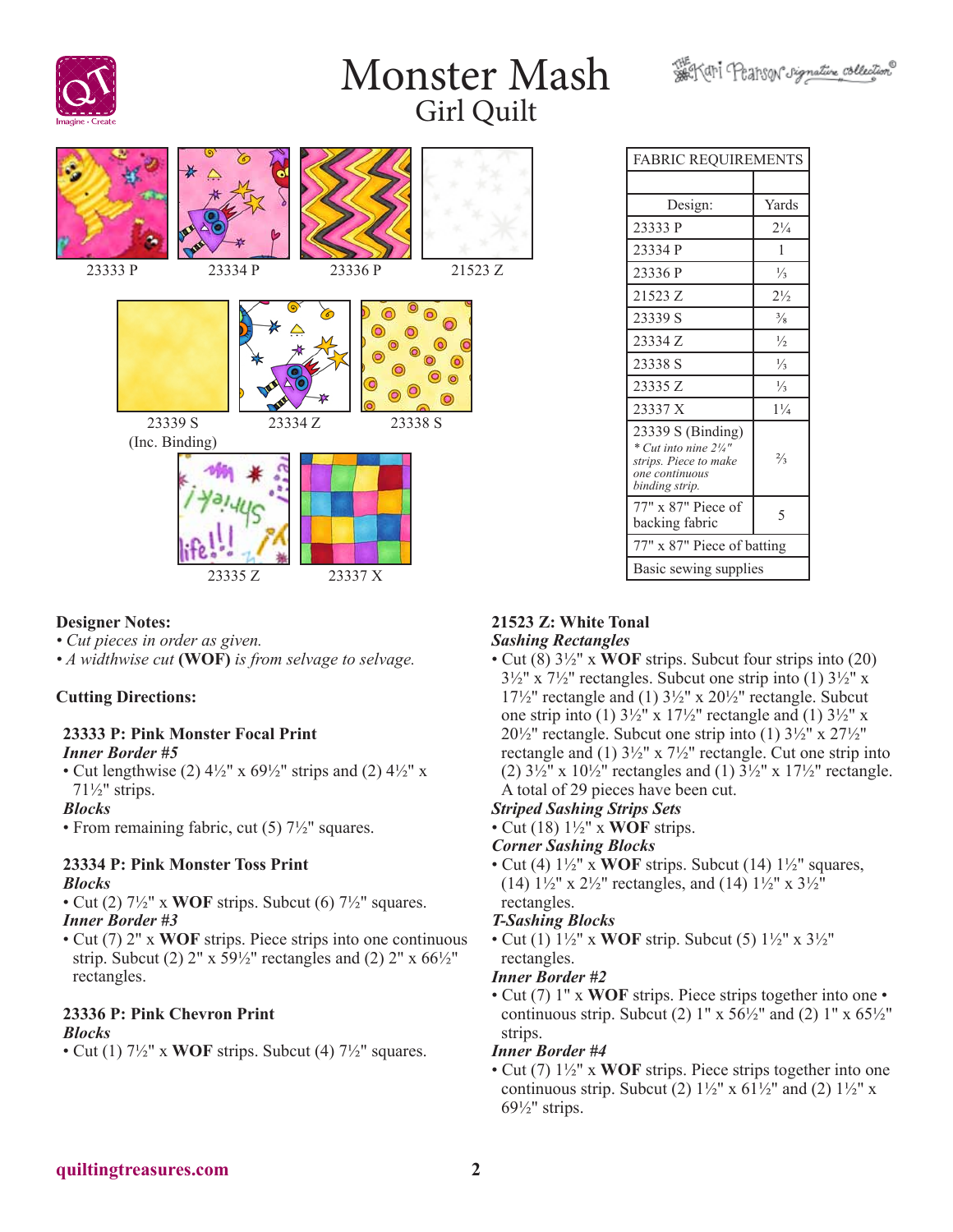



## **23339 S: Yellow Tonal**

*Inner Border #1*

• Cut (7) 1½" x **WOF** strips. Piece strips together into one continuous strip. Subcut (2)  $1\frac{1}{2}$ " x  $5\frac{5}{2}$ " and (2)  $1\frac{1}{2}$ " x  $63\frac{1}{2}$ " strips.

### **23334 Z: White Monster Toss**

*Blocks*

• Cut (2) 7½" x **WOF** strip. Subcut (6) 7½" squares.

#### **23338 S: Yellow Dot Print**

#### *Blocks*

• Cut (1) 7½" x **WOF** strip. Subcut (4) 7½" squares.

#### **23335 Z: Text Print**

*Blocks*

• Cut (1)  $7\frac{1}{2}$ " x **WOF** strip. Subcut (5)  $7\frac{1}{2}$ " squares.

#### **23337 X: Multicolor Check Print**

- *Striped Sashing Strip Sets*
- Cut (9) 1½" x **WOF** strips.

#### *Corner Sashing Blocks*

• Cut (2) 1½" x **WOF** strips. Subcut (14) 1½" squares and (14)  $1\frac{1}{2}$ " x  $2\frac{1}{2}$ " rectangles.

#### *T-Sashing Blocks and Nine-Patch Sashing Blocks*

• Cut (1) 1½" x **WOF** strip. Subcut (5) 1½" squares and (6)  $1\frac{1}{2}$ " x  $3\frac{1}{2}$ " rectangles.

#### *Outer Border*

• Cut (8) 2½" x **WOF** strips. Subcut (2) 2½" x 73½" rectangles and (2) 2½" x 79½" rectangles.

#### **Sashing Blocks Assembly:**

#### **Striped Sashing Square Block:**

**1.** Referring to Diagram 1, sew one 1½" x **WOF** multicolor check strip between two 1½" x **WOF** white tonal strips. Make a total of 2 Striped Strip Sets. Crosscut a total of ten 3½" Striped Sashing Square Blocks. Set aside uncut strip set for T-Sashing Blocks and Nine-Patch Block.



#### **Striped Sashing Rectangle Block:**

**1.** Referring to Diagram 2, sew one 1½" x **WOF** multicolor check strip between two 1½" x **WOF** white tonal strips. Make a total of 7 strip sets. Crosscut a total of (35) 7½" Striped Sashing Rectangle Blocks.

#### **Diagram 2**



#### **Corner Sashing Block:**

**1.** Referring to Diagram 3, sew one 1½" white tonal square to one 1½" multicolor check print square for Unit 1. Sew one  $1\frac{1}{2}$ " x  $2\frac{1}{2}$ " multicolor check print rectangle to Unit 1.

#### **Diagram 3**



- **2.** Noting orientation of Unit 1 in Diagram 3, sew one 1½" x 2½" white tonal rectangle to Unit 1.
- **3.** Noting orientation of Unit 1 in Diagram 3, sew one 1½"  $x 3\frac{1}{2}$  white tonal rectangle to the top of Unit 1. Corner Sashing Block is complete. Make a total of  $(13)$   $3\frac{1}{2}$ " square Corner Sashing Blocks.

#### **T-Sashing Block:**

**1.** From uncut Striped Strip Set previously made, crosscut a total of (6)  $1\frac{1}{2}$ " x  $3\frac{1}{2}$ " Unit 1 blocks (see Diagram 4).

#### **Diagram 4**

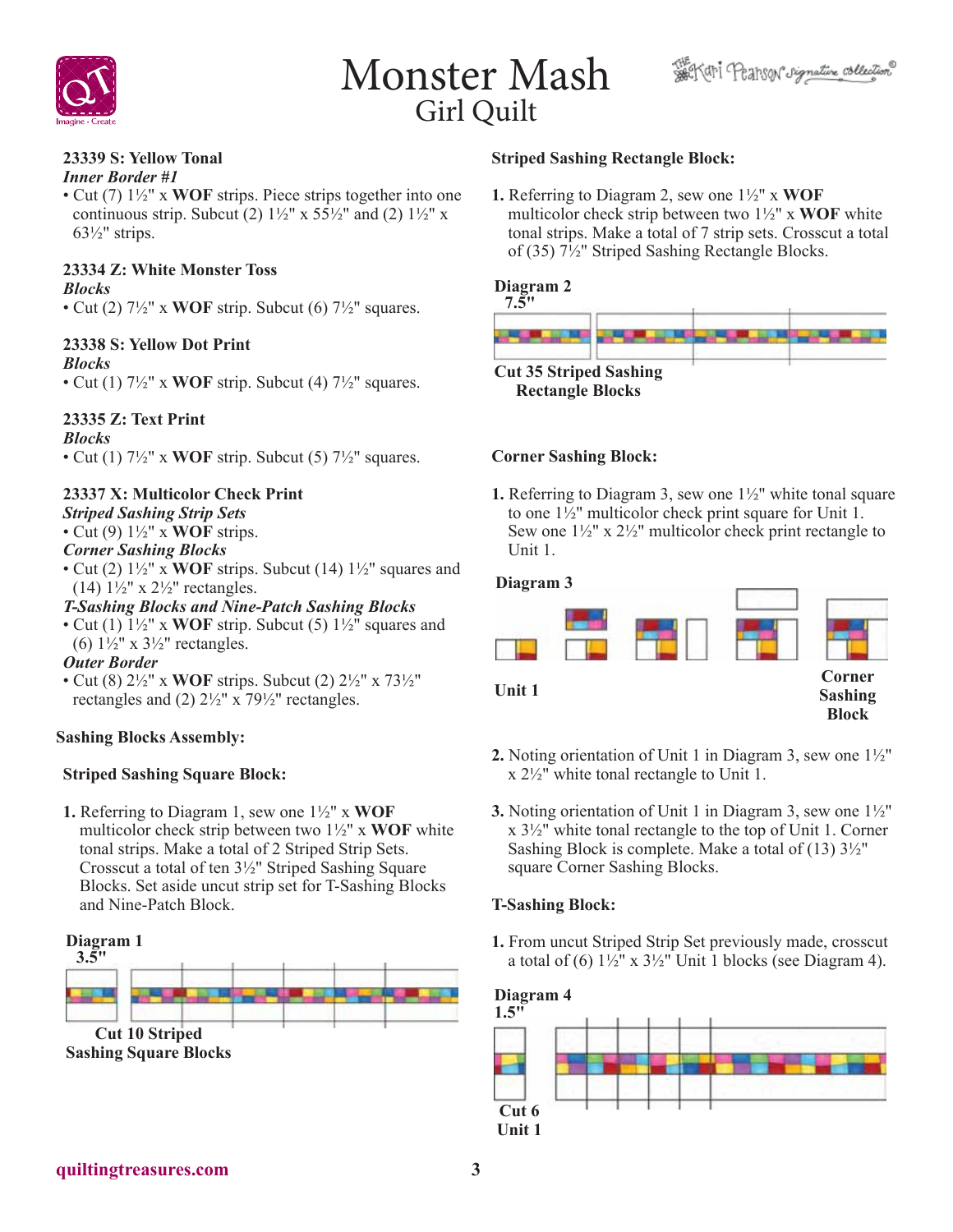

**2.** Referring to Diagram 5, sew one 1½" x 3½" multicolor check print rectangle to one  $1\frac{1}{2}$ " x  $3\frac{1}{2}$ " x white tonal rectangle to form Unit 2.

**Diagram 5**



**3.** Noting orientation in Diagram 5, sew Unit 1 to Unit 2 to complete T-Sashing Block. Make a total of five T-Sashing Blocks.

#### **Nine-Patch Sashing Block:**

- **1.** From uncut Striped Strip Set previously made, crosscut a total of (2)  $1\frac{1}{2}$ " x  $3\frac{1}{2}$ " Unit 1 blocks.
- **2.** Referring to Diagram 6, sew one 1½" x 3½" multicolor check print rectangle between two Unit 1 blocks. Make one Nine-Patch Sashing Block.



### **Quilt Center Assembly:**

#### **Block Rows:**

*There are a total of six block rows. Each row will measure 7½" x 53½" when complete.*

**1.** Block Row 1. Referring to Diagram 7, sew blocks in order from left to right.

### **Diagram 7**



**2.** Block Row 2. Referring to Diagram 8, sew blocks in order from left to right.

#### **Diagram 8 Block Row 2**



**3.** Block Row 3. Referring to Diagram 9, sew blocks in order from left to right.

## **Diagram 9**



**4.** Block Row 4. Referring to Diagram 10, sew blocks in order from left to right.

#### **Diagram 10 Block Row 4**



**5.** Block Row 5. Referring to Diagram 11, sew blocks in order from left to right.

# **Diagram 11 Block Row 5**

**6.** Block Row 6. Referring to Diagram 12, sew blocks in order from left to right.

| Diagram 12<br><b>Block Row 6</b> |  |  |  |  |
|----------------------------------|--|--|--|--|
|                                  |  |  |  |  |

### **Sashing Rows (SR):**

*There are a total of seven sashing rows. Each row will measure 3½" x 53½" when complete.*

**1.** *SR 1.* Referring to Diagram 13 and noting orientation of blocks, sew blocks in order as follows: one 3½" x 20½" white tonal rectangle, one Corner Sashing Block, one Striped Sashing Rectangle Block, one Striped Sashing Square Block, one Corner Sashing Block, one  $3\frac{1}{2}$ " x  $10\frac{1}{2}$ " white tonal rectangle.

## **Diagram 13**



#### **quiltingtreasures.com 4**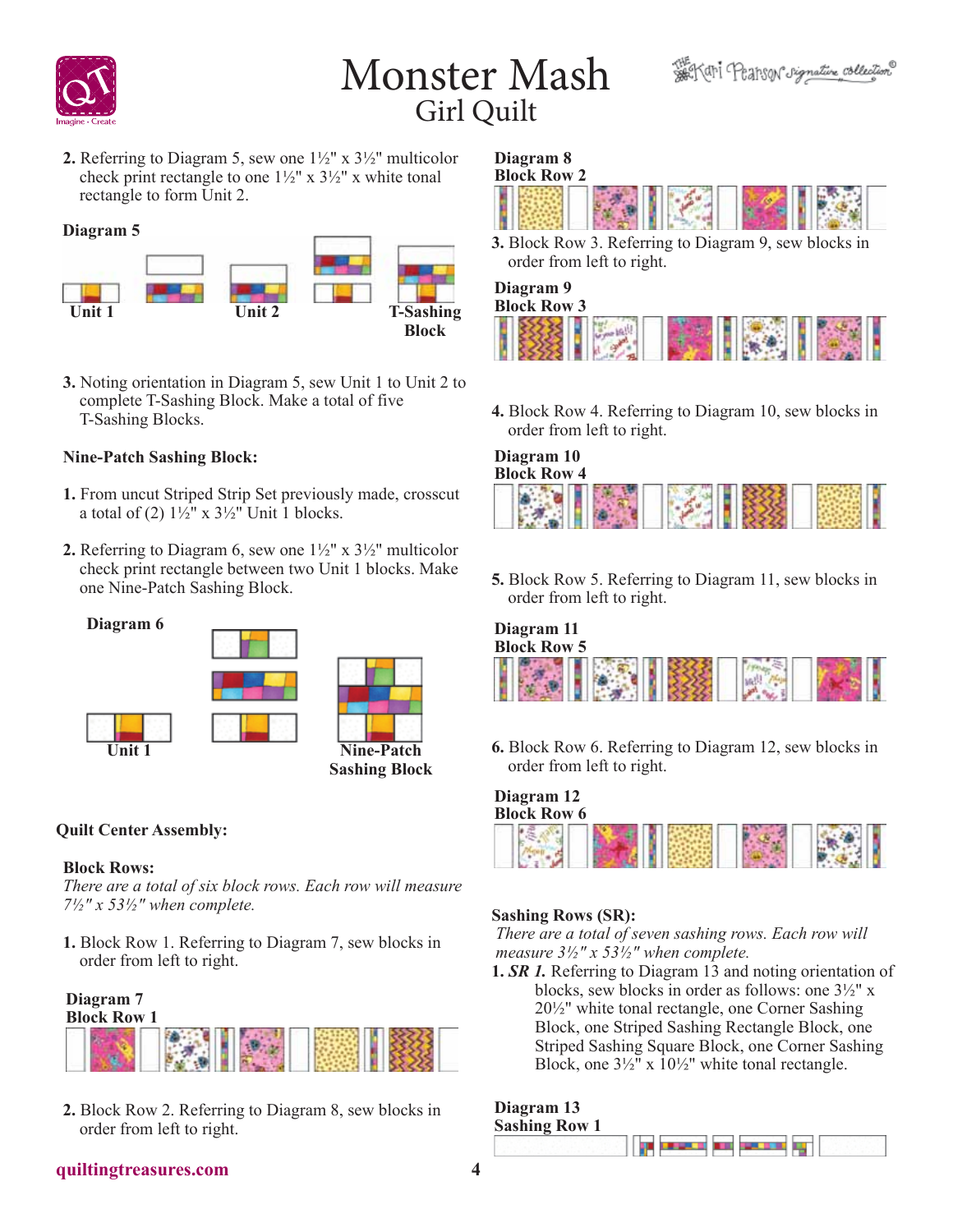



**2.** *SR 2.* Referring to Diagram 14 and noting orientation of blocks, sew blocks in order as follows: one Corner Sashing Block, one Striped Sashing Rectangle Block, one Striped Sashing Square Block, one Striped Sashing Rectangle Block, one T-Sashing Block, one 3½" x 17½" white tonal rectangle, one Striped Sashing Square Block, one 3½" x 10½" white tonal rectangle.

| Diagram 14           |  |  |  |
|----------------------|--|--|--|
| <b>Sashing Row 2</b> |  |  |  |
|                      |  |  |  |

**3.** *SR 3.* Referring to Diagram 15 and noting orientation of blocks, sew blocks in order as follows: one Striped Sashing Rectangle Block, one 3½" x 7½" white tonal rectangle, one Corner Sashing Block, one Striped Sashing Rectangle Block, one T-Sashing Block, one Striped Sashing Rectangle Block, one Corner Sashing Block, one  $3\frac{1}{2}x$   $7\frac{1}{2}x$  white tonal rectangle, one T-Sashing Block, one Striped Sashing Rectangle Block, one Corner Sashing Block.

# **Diagram 15 Sashing Row 3**

**4.** *SR 4.* Referring to Diagram 16 and noting orientation of blocks, sew blocks in order as follows: one Corner Sashing Block, one Striped Sashing Rectangle Block, one T-Sashing Block, one 3½" x 17½" white tonal rectangle, one T-Sashing Block, one Striped Sashing Rectangle Block, one Corner Sashing Block, one 3½" x 7½" white tonal rectangle, one Striped Sashing Square Block.

| Diagram 16           |  |  |
|----------------------|--|--|
| <b>Sashing Row 4</b> |  |  |
|                      |  |  |

**5.** *SR 5.* Referring to Diagram 17 and noting orientation of blocks, sew blocks in order as follows: one Corner Sashing Block, one Striped Sashing Rectangle Block, one Nine-Patch Sashing Block, one Striped Sashing Rectangle Block, one T-Sashing Block, one Striped Sashing Rectangle Block, one Corner Sashing Block, one 3½" x 17½" white tonal rectangle, one Striped Sashing Square Block.

#### **Diagram 17 Sashing Row 5** ana di manaz 8

**6.** *SR 6.* Referring to Diagram 18 and noting orientation of blocks, sew blocks in order as follows: one Corner Sashing Block, one Striped Sashing Rectangle Block, one Corner Sashing Block, one 3½" x 7½" white tonal rectangle, one Striped Sashing Square Block, one 3½" x 27½" white tonal rectangle, one Striped Sashing Square Block.

| Diagram 18           |  |
|----------------------|--|
| <b>Sashing Row 6</b> |  |
|                      |  |

**7.** *SR 7.* Referring to Diagram 19 and noting orientation of blocks, sew blocks in order as follows: one 3½" x 20½" white tonal rectangle, one Corner Sashing Block, one Striped Sashing Rectangle Block, one Striped Sashing Square Block, one Striped Sashing Rectangle Block, one Striped Sashing Square Block, one Striped Sashing Rectangle Block, one Corner Sashing Block.

### **Diagram 19 Sashing Row 7**



**8.** Referring to Quilt Layout Diagram and noting orientation of all rows, sew Sashing Rows and Block Rows in order as follows: SR 1, Block Row 1, SR 2, Block Row 2, SR 3, Block Row 3, SR 4, Block Row 4, SR 5, Block Row 5, SR 6, Block Row 6, SR 7. Quilt Center should measure  $53\frac{1}{2}$ " x  $63\frac{1}{2}$ ".



### **quiltingtreasures.com 5**